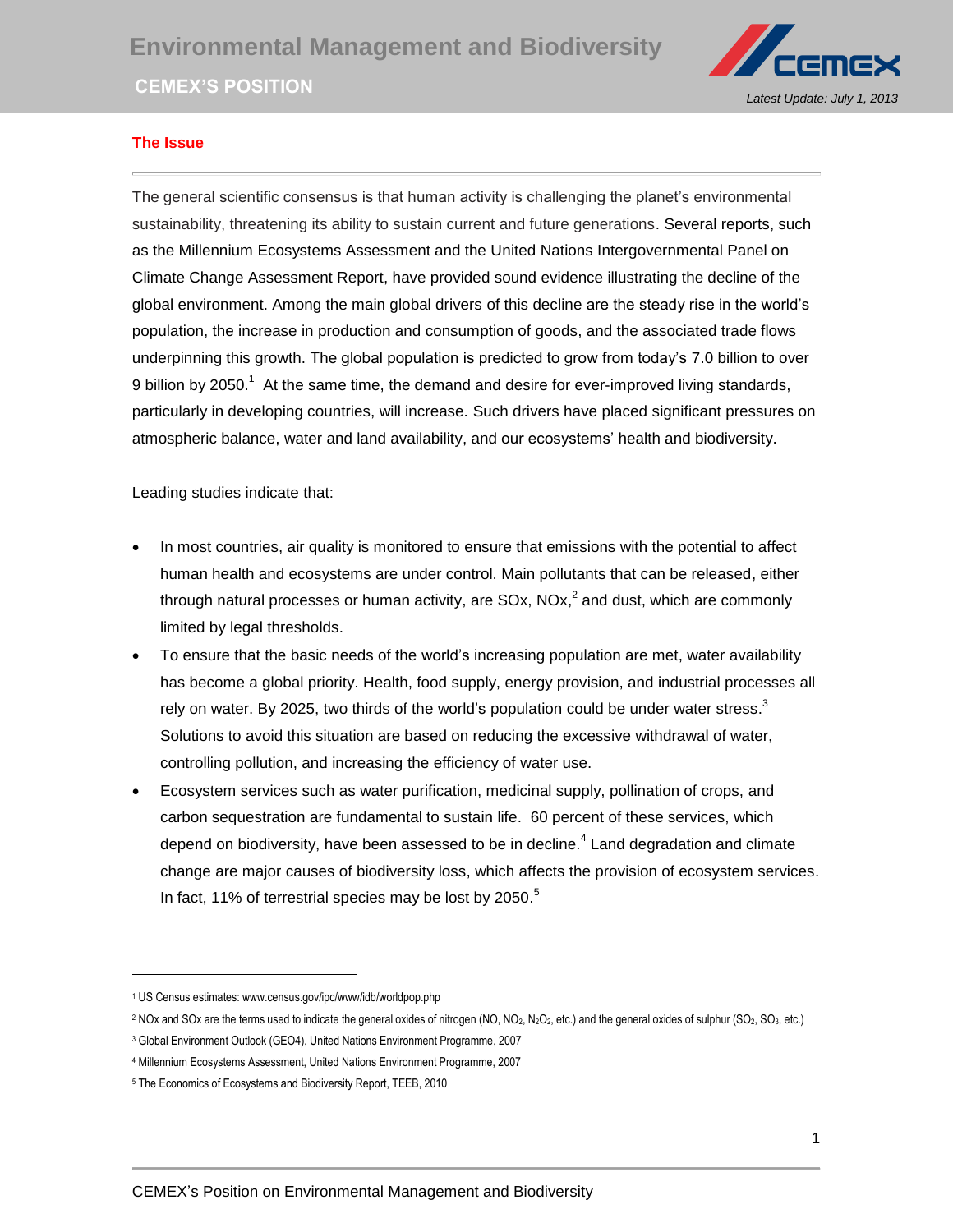However, signs of environmental improvement can be found across the world. This demonstrates that with adequate awareness, resources, and political will, good practices can be widely implemented and replicated. Business has a critical role in leading this change and encouraging positive action.

## **CEMEX's Position**

CEMEX's focus is to achieve and demonstrate sound environmental performance, consistent with our company's sustainability objectives, by controlling the impact of our activities, products, and services. We consistently strive to find and apply solutions to improve air quality, conserve biodiversity, protect water resources, and reduce waste outputs. We understand the importance of maintaining a balance between our needs and the environmental resources available. Reducing our environmental footprint means finding ways to become less dependent on natural resources,while maximizing their efficient use. Given our large portfolio of operations, we use a systematic approach to address these challenges and to ensure good management practices are in place across our company, as detailed below.



**CEMEX has developed a customized Environmental Management System to align our environmental management across our operations.**

## **Environmental Management System**

CEMEX employs environmental management systems in all of its businesses in order to apply a consistent approach to address our environmental challenges. These approaches have proven to adequately manage environmental issues. However, CEMEX believes that a more focused corporate approach is needed to ensure that particular business questions, as well as common global requirements, are well managed in our day-to-day operations. As a result, CEMEX has worked to develop a customized Environmental Management System, compatible with the approaches above, which smoothly aligns our operations to:

- Identify environmental issues and their impacts
- Establish objectives, targets, and supporting action plans
- Support compliance with CEMEX's standards and guidelines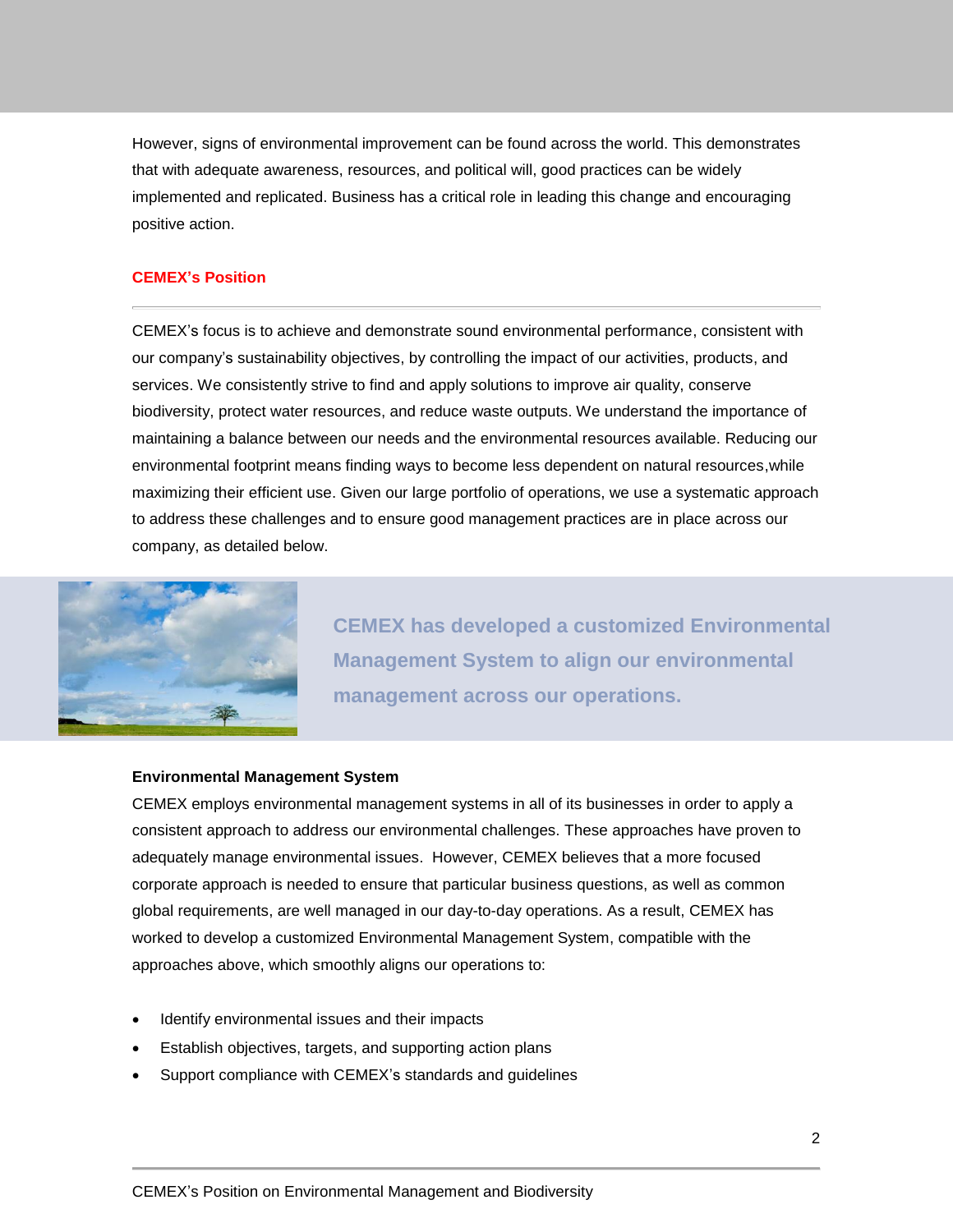Drive continuous performance improvement and common reporting

The most relevant environmental issues—air quality, biodiversity, water use, waste, environmental disturbances, and environmental incidents—are addressed by our Environmental Management System as follows:

**Air Quality:** Cement production releases various atmospheric pollutants that must be strictly controlled. The main direct emissions released by our operations are nitrogen oxides (NOx), sulphur compounds (SOx), and dust. The three belong to the group of major emissions in the cement industry which are covered by national legislation and local regulation in many regions where we operate. The first step to efficiently manage these emissions is to have an accurate and representative monitoring system that provides online information. Cement production also releases minor emissions that need to be tackled, such as mercury emissions and dioxins. In order to address this issue, CEMEX has:

- Set targets for continuous monitoring of major emissions
- Define reduction targets for individual major emissions, reporting regularly on progress
- Set guidelines for responsibly handling fuels and materials to keep emissions within allowable limits
- Ensured that status analysis for minor emissions is made in our cement kilns
- Contributed to sectoral efforts to establish multi-stakeholder dialogues for dealing with mercury and dioxin emissions

| <b>Key Performance Indicators</b>         | 2009  | 2010  | 2011  | 2012  | <b>Target</b> |
|-------------------------------------------|-------|-------|-------|-------|---------------|
|                                           |       |       |       |       | 2015          |
| Clinker produced with continuous          | 60    | 74    | 80    | 80    | 100           |
| monitoring of major emissions: dust,      |       |       |       |       |               |
| NOx, SOx (%)                              |       |       |       |       |               |
| Specific dust emissions (g/ton            | 106   | 89    | 101   | 78    | 120           |
| clinker)                                  |       |       |       |       |               |
| Specific NO <sub>x</sub> emissions (g/ton | 1,063 | 1.134 | 1.094 | 1,025 | 1,600         |
| clinker)                                  |       |       |       |       |               |
| Specific SOx emissions (g/ton             | 410   | 334   | 335   | 257   | 520           |
| clinker)                                  |       |       |       |       |               |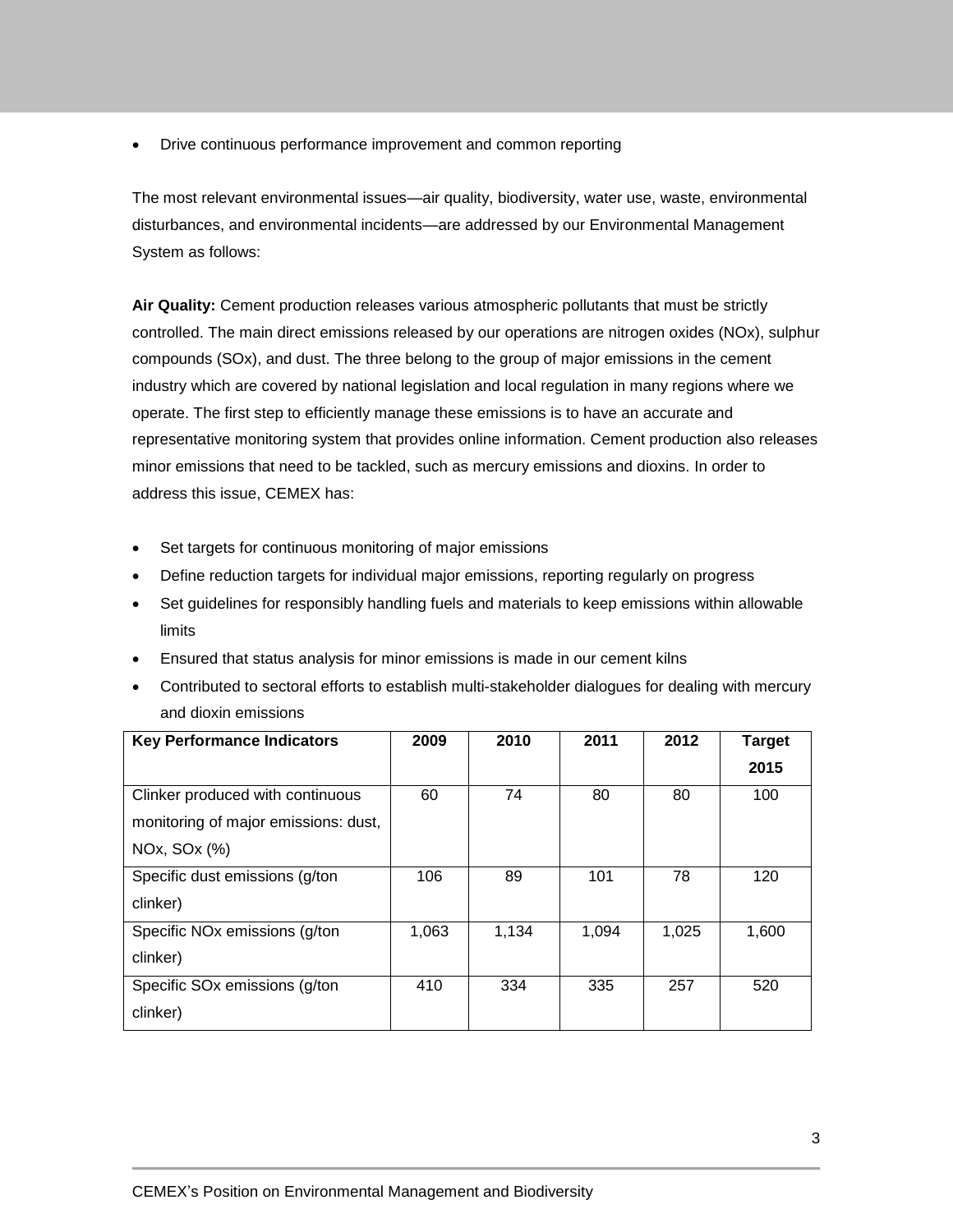**Biodiversity:** Through quarry rehabilitation and correct biodiversity management, CEMEX can maintain and, wherever possible, enhance the ecosystems and biodiversity associated with its land holdings. The conservation of biodiversity plays a key role in CEMEX's long-term strategy for resource management; it directly influences how we access raw materials and affects our licence to operate. Increased scrutiny from stakeholders, more stringent permitting cycles, and emerging economic programs designed to protect biodiversity make it incumbent upon CEMEX to prioritize our action in this field.CEMEX aims to contribute to biodiversity conservation by partnering with leading NGOs to address these challenges. Our actions in this field include:

- Continuous monitoring and reporting of biodiversity performance according to widely accepted guidelines within the extractive industry
- Detailed scoping of biodiversity sensitivity and opportunities for all our operational sites worldwide
- Prioritization of actions according to the natural value of CEMEX sites and the surrounding areas
- Development and adoption of a corporate Biodiversity Action Plan Standard in collaboration with BirdLife International
- Establishment of Biodiversity Action Plans in all sensitive sites
- Robust quarry rehabilitation plans in all of our quarries
- Increased awareness of the importance of conserving biodiversity with our main stakeholders

We are also actively engaged in initiatives aimed to raise awareness and to increase proactive biodiversity conservation. Since 1993, CEMEX has published its Conservation Book Series to promote a culture of biodiversity conservation. The books illustrate strategies and diverse approaches for fostering the protection of our natural world, complemented with powerful images from the world's best photographers.

Spread across 200,000 hectares along the border of Mexico and the United States, El Carmen has been the most outstanding symbol of CEMEX´s effort to protect the natural environment since 2001. El Carmen, one of the most unique and diverse ecosystems in North America, is renowned for its large prairies—bordered by impressive mountains, pine, and oak forests—and a desert with the largest variety of cacti in the world.



**The conservation of biodiversity plays a key role in CEMEX's long-term strategy for resource management.**

## CEMEX's Position on Environmental Management and Biodiversity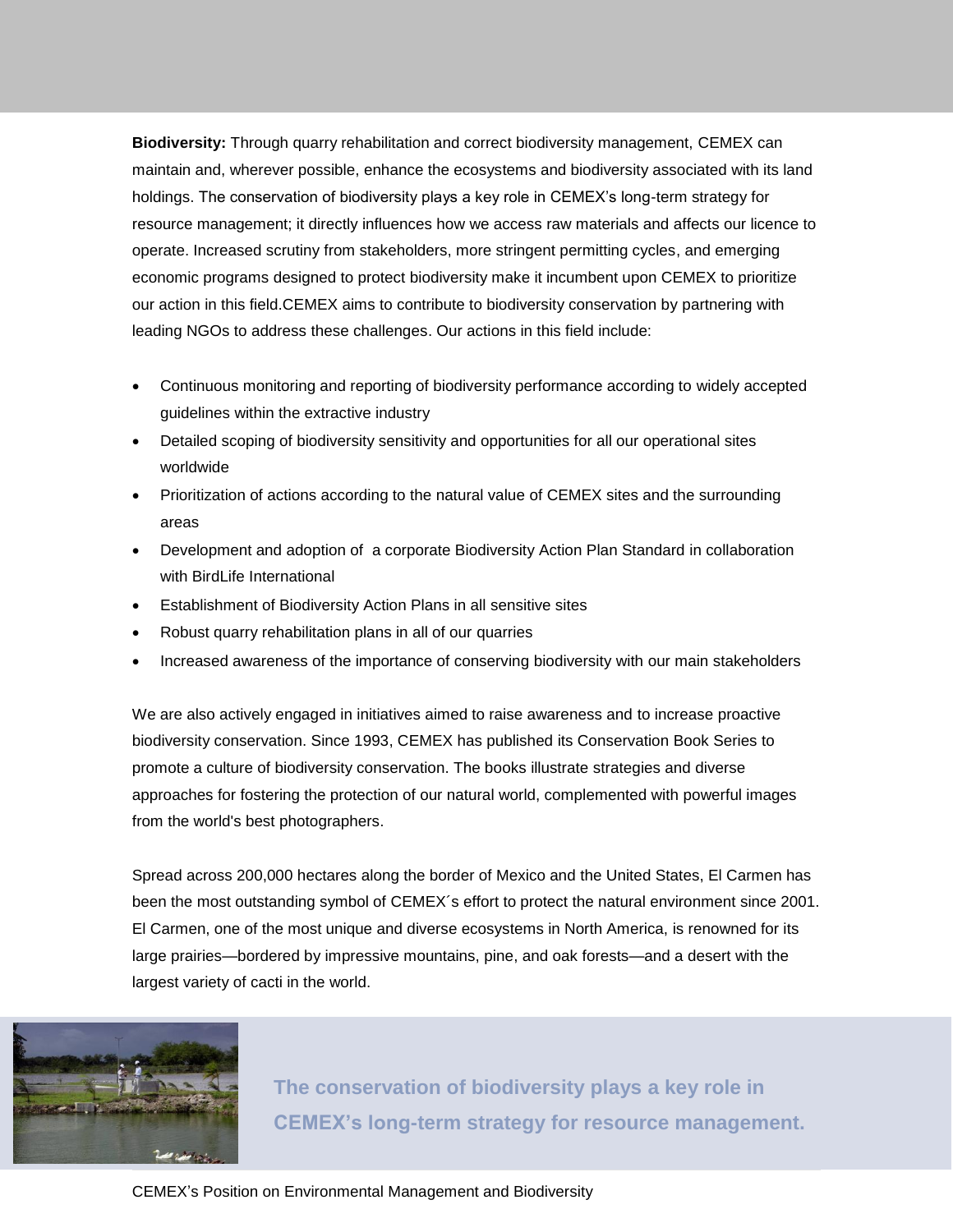**Water Use:** CEMEX requires water at various stages throughout our production processes. Access to reliable and affordable water sources is integral to our ability to operate. At the same time, we recognize that, in many parts of the world where we operate, freshwater resources are under pressure, and access will be increasingly subject to competing priorities. As clean water becomes an even more precious resource, CEMEX seeks to ensure that appropriate water management practices are in place at every site. Our actions in this area include:

- Understanding the global and local water contexts in which CEMEX operates
- Identifying CEMEX's water-related risks and opportunities
- Assessing CEMEX's precise water footprint and establishing accurate water accounting methodologies
- Optimizing water consumption by monitoring and reporting water use for our cement, aggregates, and ready-mix concrete businesses
- Developing management standards to efficiently operate with water, while avoiding incidents that affect its local availability and quality
- Harnessing the knowledge of our partnership with the International Union for the Conservation of Nature in recognizing CEMEX's water-related issues, including the identification of the most sensitive sites, stakeholder engagement, and the identification and replication of best practices
- Raising staff knowledge and skill levels, both at the site and corporate level, on issues related to water, the environment, and sustainable development

**Waste:** We dispose of the waste generated by our processes according to our own standards and the requirements of the law. In terms of operational wastes, cement kiln dust represents the largest amount of waste we produce. It is widely reused within our production process, as well as for other uses. As we follow the waste hierarchy, we seek to minimize, reuse, recycle,and co-process our wastes. Some of the actions we undertake in this area are to:

- Monitor hazardous and non-hazardous waste generation in all our operations
- Replace primary aggregates with other discarded materials (e.g., glass, demolished concrete)
- Reuse and recycle, to the extent possible, the fresh concrete returned from construction sites

Our industry has the unique ability to transform many residues into harmless, even useful, materials by incorporating them into the cement production process. The special conditions in the kiln—with its high temperatures of up to 1,450°C—offer communities and governments a neat, final, and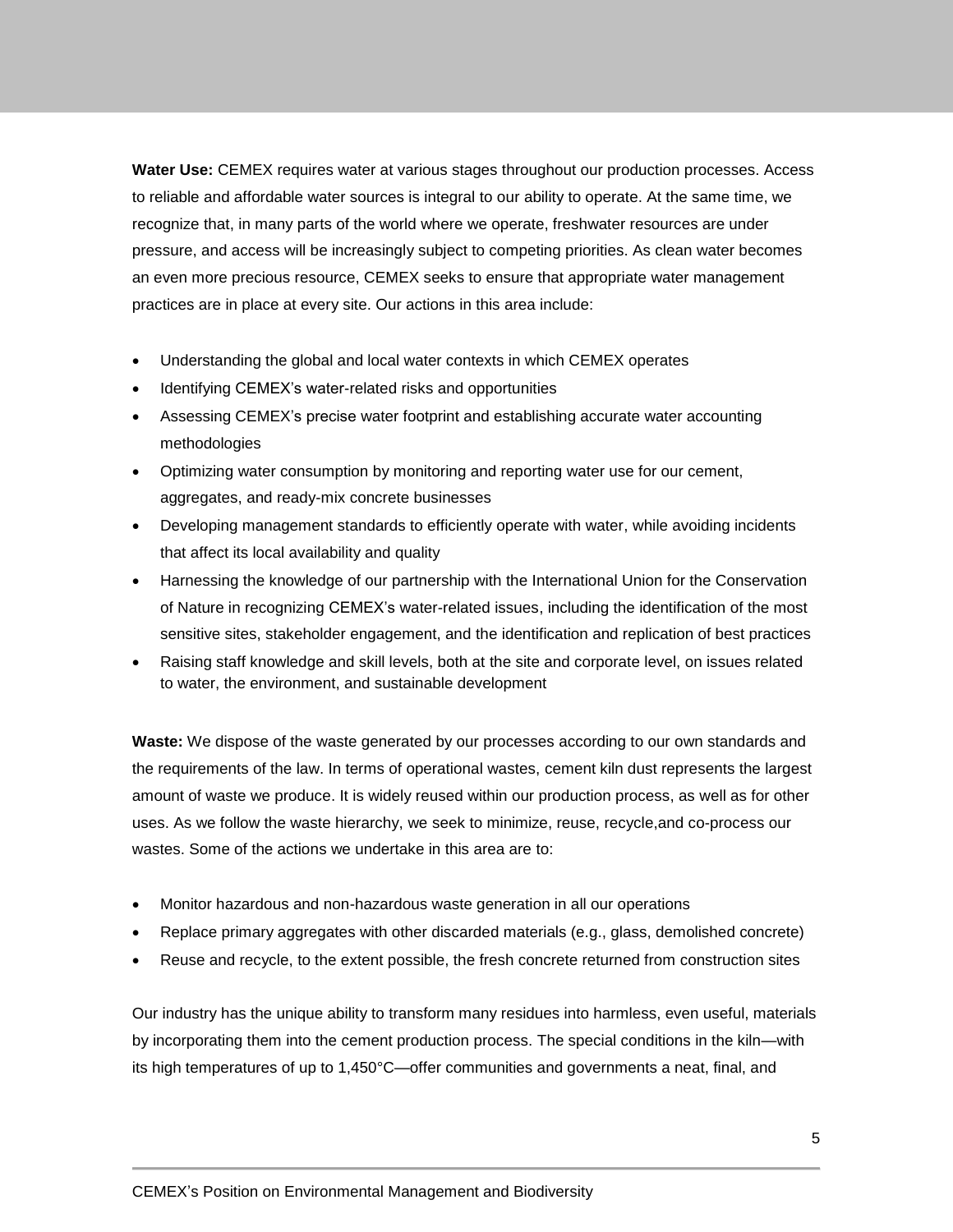environmentally friendly solution to dispose of wastes, while recovering the material and energy and effectively avoiding the use and ecological impact of landfills.

**Environmental Disturbances:** The extraction and utilization of natural resources for the production of cement, aggregates, and ready-mix concrete has the potential to generate environmental disturbances. We are committed to reducing the potentially negative aspects of our operations on our neighbours, adjacent communities, and wider society. We particularly focuson disturbances such as noise, vibration, vehicular traffic, aesthetics, and fugitive dust.

To prevent potential disturbances, CEMEX employs a number of technical solutions and controls:

- We use dust collection systems at our operations and adopt dust-suppression methods in roads, crushers, and conveyor belt systems
- We operate and maintain our vehicle fleets to ensure community safety and, by the use of strategic route planning, avoid unnecessary noise and vibration and congestion during peak travel hours
- Where feasible, we employ alternative means of multi-modal transportation (e.g., road, rail, water) consistent with our efforts to achieve environmental performance improvements.
- We avoid quarry operations at night to reduce noise.We also actively engage with our neighbours and other stakeholders, who are affected by our blasting schedule, to avoid disrupting community or agricultural activities
- We also maintain trees and other vegetation on and around our operations to control and prevent erosion, improve area aesthetics, and create a noise barrier

However, from time to time, events outside of normal operating conditions do occur. When such events happen, we initiate our incident management process.

**Environmental Incidents:** At CEMEX, our goal is to reduce the likelihood of incidents such as spills, emissions, and land or freshwater contamination. We maintain the capacity to respond to any emergency, natural or manmade, which may pose a potential threat to our neighbours, our host communities, or our own operations.

 We work with our neighbours, law enforcement officials, public agencies, and other stakeholders to develop contingency plans at each of our sites, and also contribute to the community's own emergency preparedness.